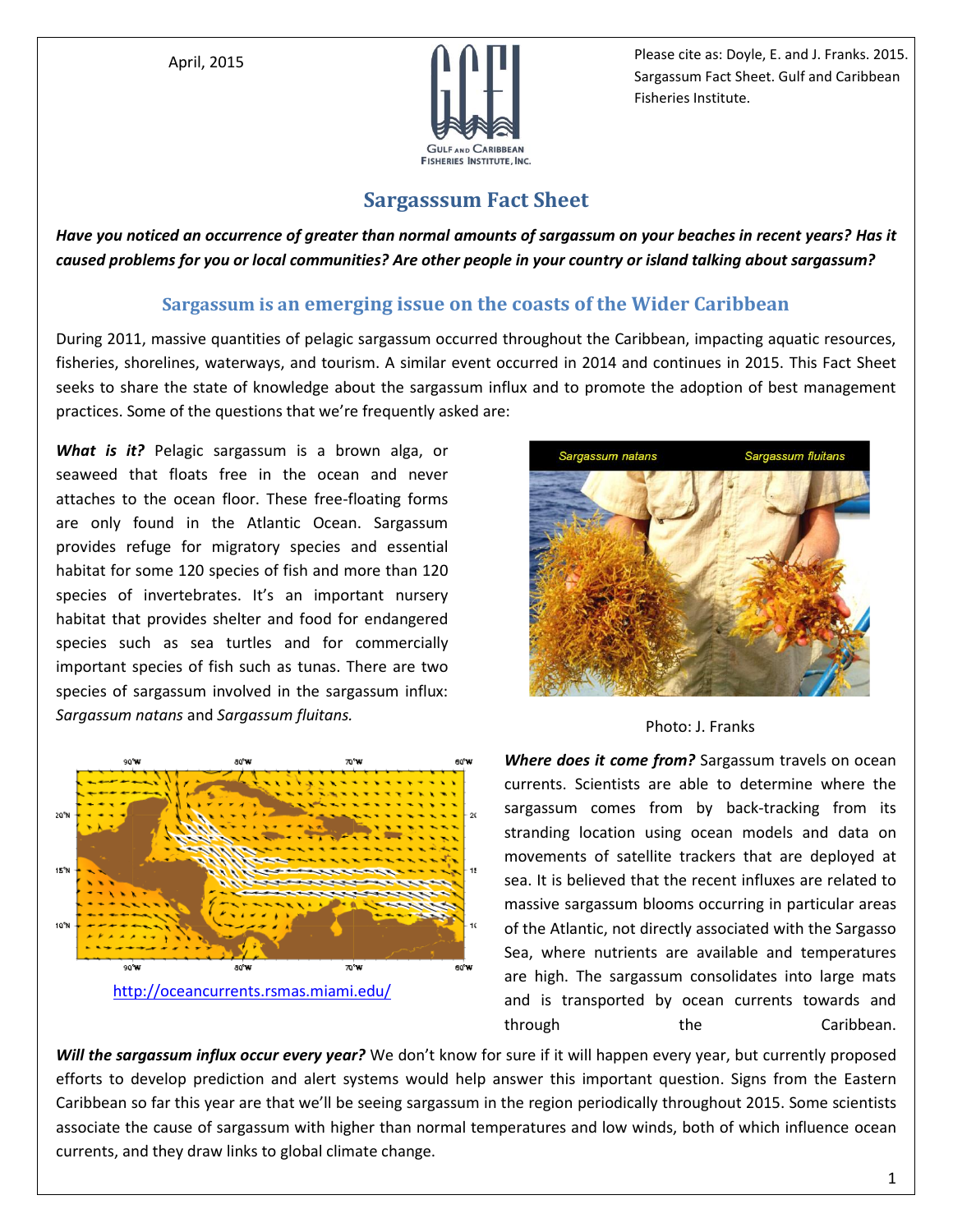*Will the influx happen all year round?* The sargassum does not necessarily affect the same location in the Caribbean all year. As it's transported on currents it progressively affects different locations across the region. At any one time of the year there are multiple locations that can be affected.

*Is it a problem to leave it to rot on the beach?* Sargassum occurs naturally on beaches, albeit in smaller quantities. It plays a role in beach nourishment and is an important element of shoreline stability. Sand dune plants need nutrients from the sargassum and sea birds, for example, depend on the sea life carried in the sargassum for food. During decomposition there will inevitably be a smell and insects around. The experience in locations that have left the sargassum on the beach is that it will eventually get washed away or buried in the next storm, with rain easing the smell. Leaving sargassum on the beach has proven to be the simplest approach, also avoiding potential negative impacts associated with beach cleaning.





Photo: Les Fruits de Mer

*Are there any human health concerns associated with sargassum?* Although it can smell as it decomposes, this process is not toxic to humans. Sargassum does not sting. Depending on the type of sargassum you're seeing, you might feel the pointy ends of the buoyancy pods of *Sargassum natans*. When it decomposes on sand you might notice a black layer underneath, but this is normal and a sign of mother nature doing her work of incorporating the sargassum into the beach.

*What can we do about it?* In embracing the challenge of sargassum, good communications between agencies and the private sector, with the press, and with locals and visitors is essential. Make sure everyone knows where clean beaches can be found. An example of sign posting comes from the Galveston Island (Texas) Park Board of Trustees: